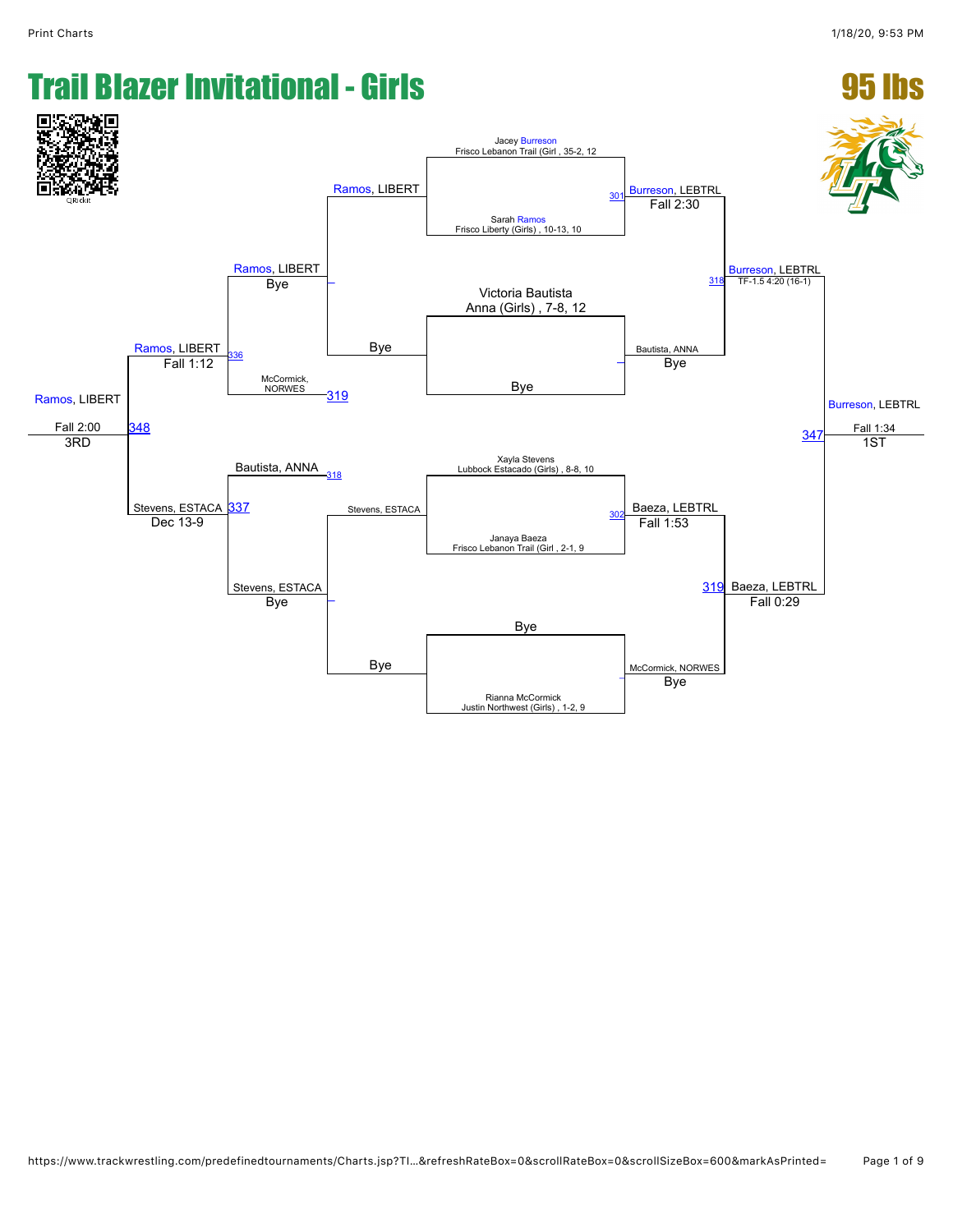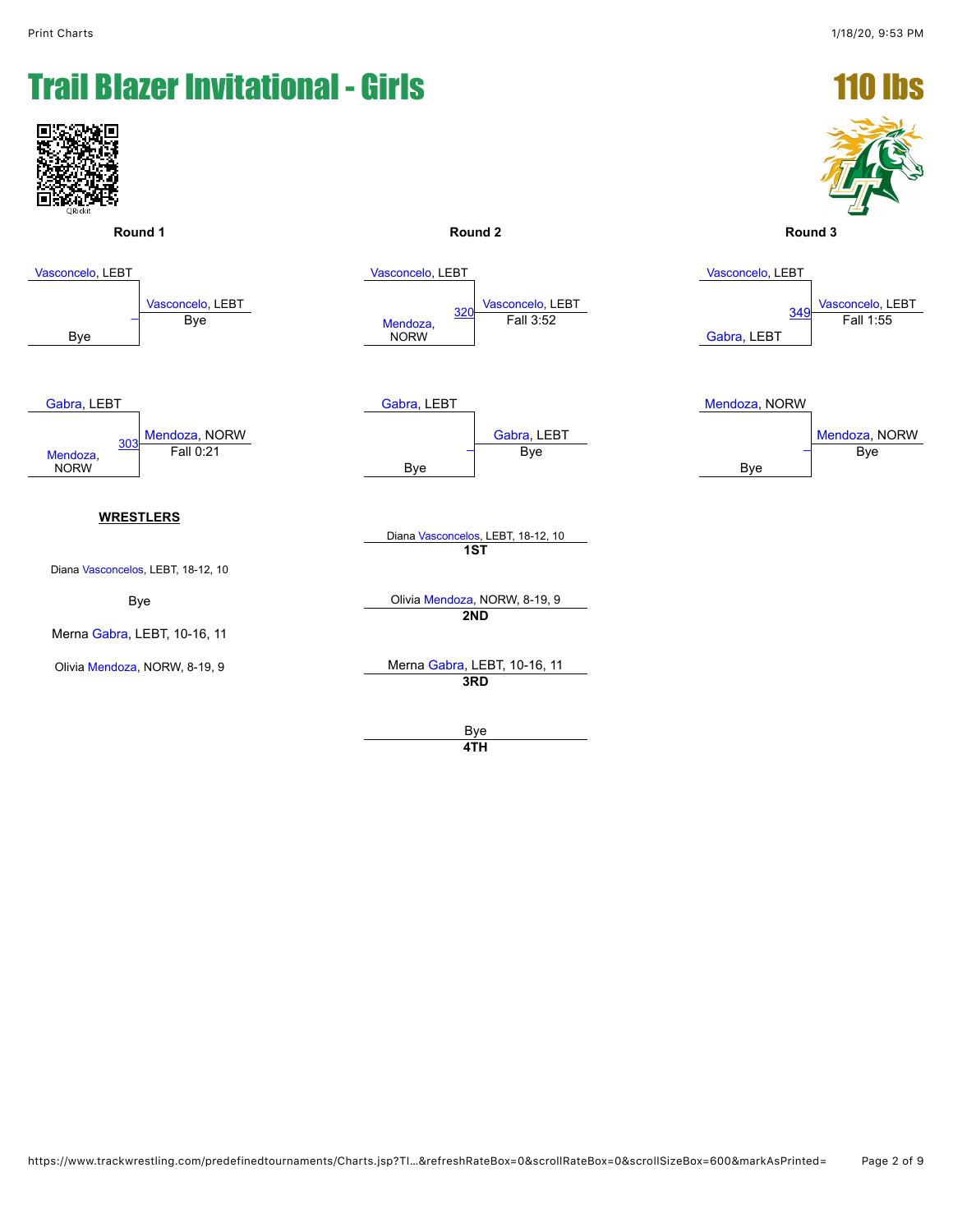## **Trail Blazer Invitational - Girls** Garza, ESTACA Megan [Weidenbach](javascript:viewProfile(616315132))<br>Frisco Liberty (Girls) , 15-4, &n

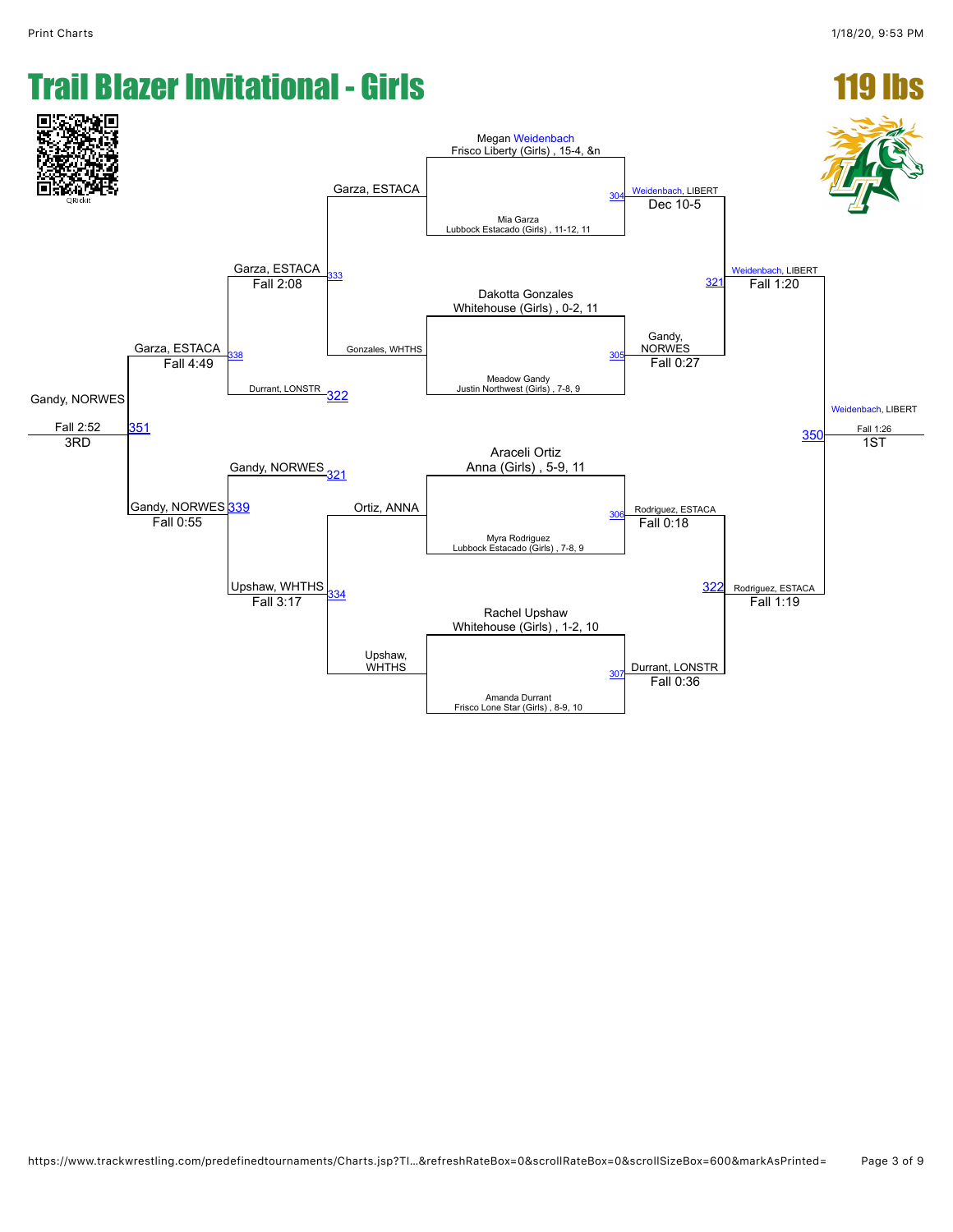#### **Trail Blazer Invitational - Girls** [Stanosheck,](javascript:viewProfile(1429187132)) EATON Fall 2:45 Thomas, ESTACA Strickland, WHTHS Bye Jessica [Crane](javascript:viewProfile(1009667009))<br>Arlington Martin (Girls) , 12-0, 12 [Crane,](javascript:viewProfile(1009667009)) MARTIN [Crane,](javascript:viewProfile(1009667009)) MARTIN [Crane,](javascript:viewProfile(1009667009)) MARTIN Fall 1:05 Bye [\\_](javascript:openBoutSheet(1,)  $\overline{\phantom{a}}$ Strickland, WHTHS Bye Alyson [Stanosheck](javascript:viewProfile(1429187132)) Northwest Eaton (Girls) , 7-7, 10 Bye anosheck, EATON [323](javascript:openBoutSheet(5,) Fall 0:36  $40$ Thomas, ESTACA Ti`Anna Strickland Whitehouse (Girls), 0-2, 11 **30** [353](javascript:openBoutSheet(12,) Fall 1:41 [324](javascript:openBoutSheet(7,) Fall 2:48  $35<sub>2</sub>$ [Stanosheck,](javascript:viewProfile(1429187132)) EATON [323](javascript:openBoutSheet(5,) Celeste Robles Justin Northwest (Girls) , 12-15, 9 3RD nosheck, EATON<br>Fall 0:40 Bye Robles, NORWES 1ST [341](javascript:openBoutSheet(10,) Bye  $\frac{\text{Falsileck, LATION} \quad \text{CFT}}{\text{Fall 0:40}}$ Morales, ANNA [\\_](javascript:openBoutSheet(8,) Morales, ANNA Bye [324](javascript:openBoutSheet(7,) Robles, NORWES Sahira Morales Anna (Girls) , 2-11, 10 Bye Thomas, ESTACA Fall 1:50 Diamond Thomas Lubbock Estacado (Girls) , 14-12, 9 <u>[309](javascript:openBoutSheet(4,)</u> Homas, ESTA<br>Fall 0:07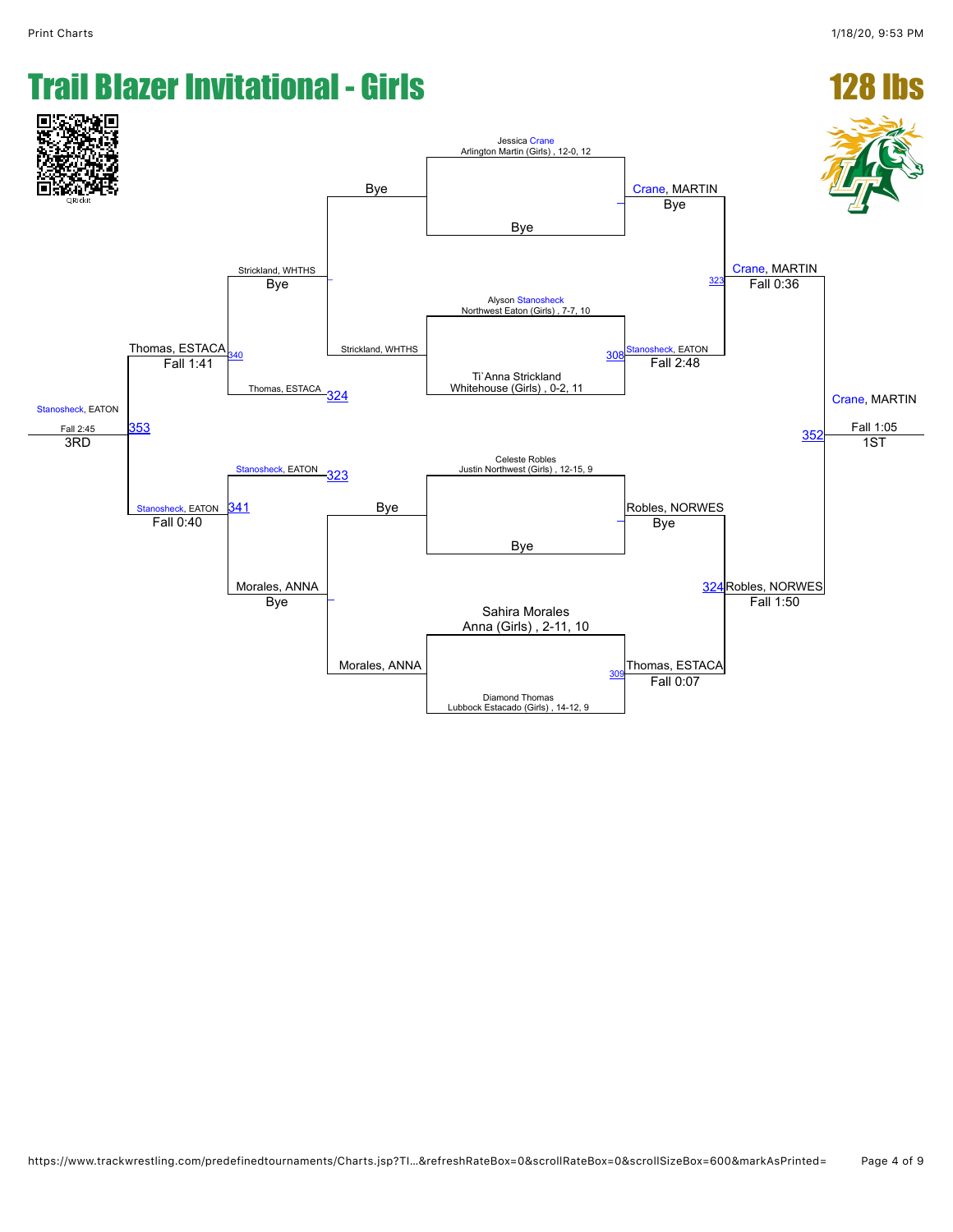#### **Trail Blazer Invitational - Girls** [Reyna,](javascript:viewProfile(279378132)) ESTACA Fall 4:38 [Reyna,](javascript:viewProfile(279378132)) ESTACA [Smith,](javascript:viewProfile(913860132)) MELISS [Smith,](javascript:viewProfile(913860132)) MELISS Maya [Soto](javascript:viewProfile(660831009))<br>Arlington Martin (Girls) , 16-6, 11 [Soto](javascript:viewProfile(660831009)), MARTIN [Soto](javascript:viewProfile(660831009)), MARTIN [Soto](javascript:viewProfile(660831009)), MARTIN Fall 1:54 Krista [Smith](javascript:viewProfile(913860132)) Melissa (Girls) , 5-6, 10  $310$  $35$ Givens, WHTHS Fall 2:37 Barbara Givens Whitehouse (Girls) , 0-2, 12 Fall 2:37 Mitchell, NORWES [325](javascript:openBoutSheet(5,) Fall 2:41 [342](javascript:openBoutSheet(9,) [Reyna](javascript:viewProfile(279378132)),<br>ESTACA ESTACA Jasmine Mitchell Justin Northwest (Girls) , 1-2, 9 [311](javascript:openBoutSheet(2,) [355](javascript:openBoutSheet(12,) Fall 1:40 [326](javascript:openBoutSheet(7,) Fall 1:02 [354](javascript:openBoutSheet(11,) Savannah [Reyna](javascript:viewProfile(279378132))<br>Mitchell, NORWES [325](javascript:openBoutSheet(5,) Mitchell, NORWES 325 Mitchell, NORWES 325 Mitchell, NORWES 325 M Savannah Reyna<br>Lubbock Estacado (Girls), 17-12, 11 3RD Spearman, **NORWES** Bye [Reyna,](javascript:viewProfile(279378132)) ESTACA 1ST [343](javascript:openBoutSheet(10,) Bye  $\frac{1}{2}$  Fall 0:39 Spearman, NORWES [\\_](javascript:openBoutSheet(8,) Spearman, NORWES Bye [326](javascript:openBoutSheet(7,) [Rogers,](javascript:viewProfile(401239132)) MELISS Kylee Spearman Justin Northwest (Girls) , 9-10, 10 Bye [Rogers,](javascript:viewProfile(401239132)) MELISS Fall 3:13 Lilly <mark>[Rogers](javascript:viewProfile(401239132))</mark><br>Melissa (Girls) , 11-6, 12 [312](javascript:openBoutSheet(4,) **Rogers**, MELI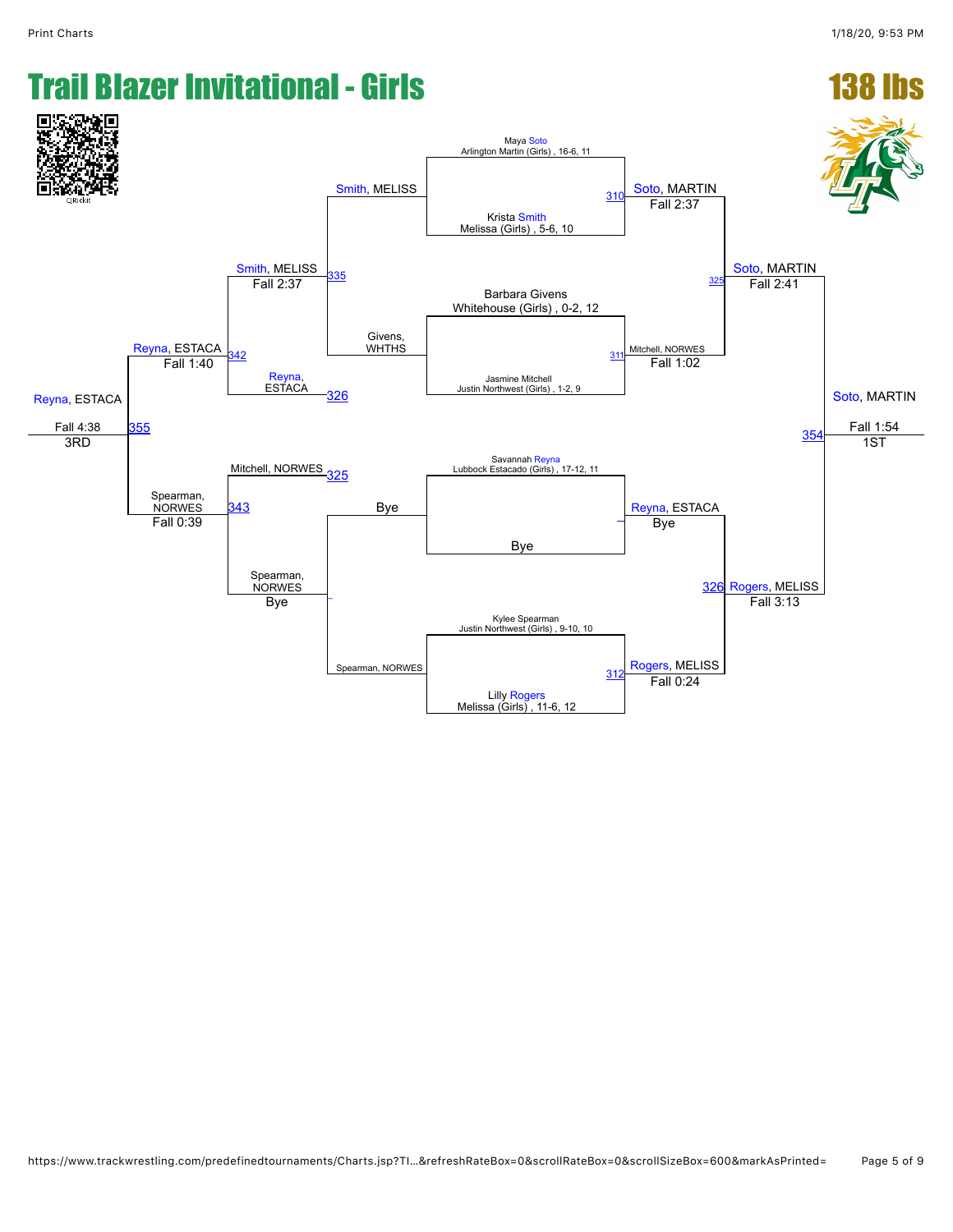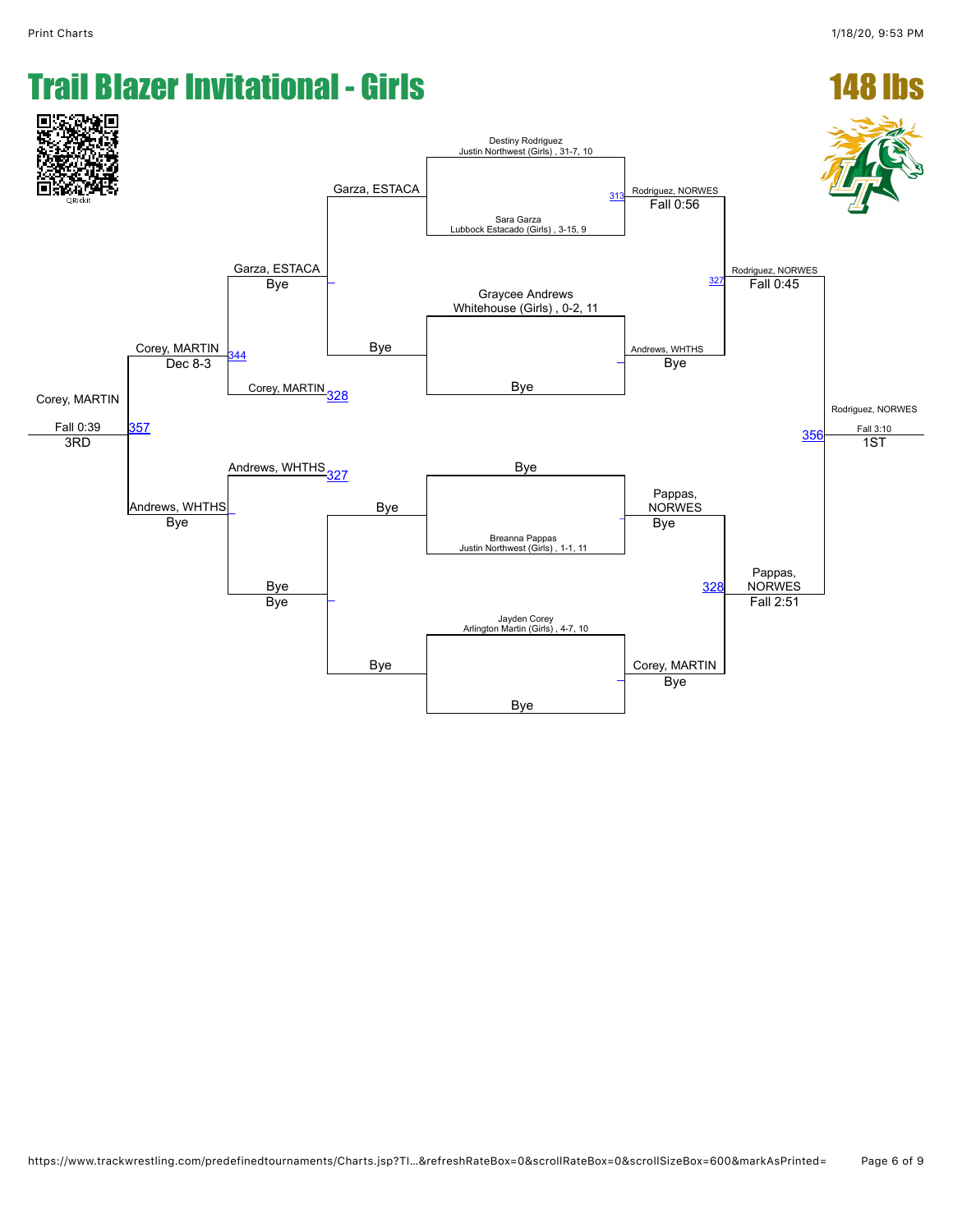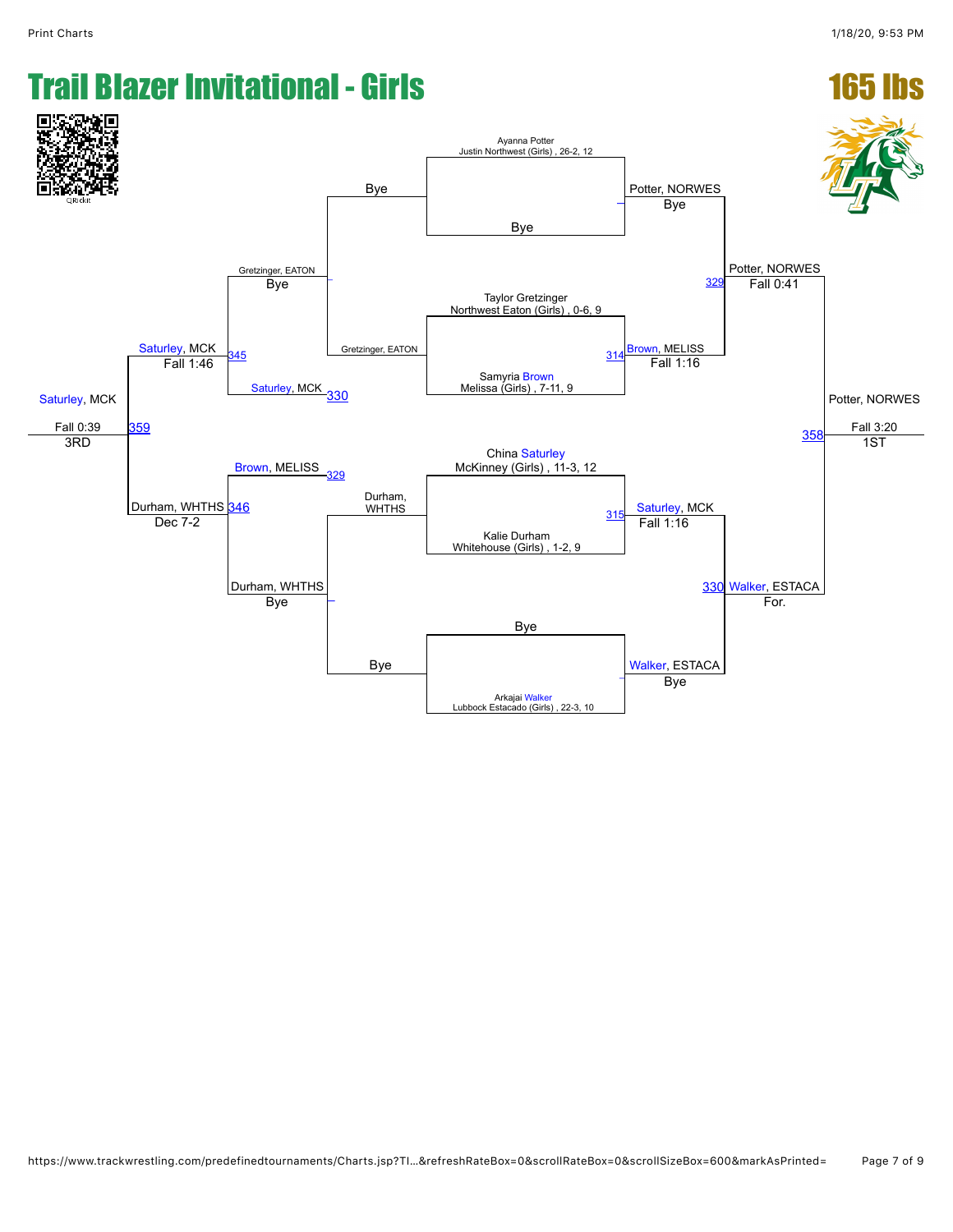

**4TH**